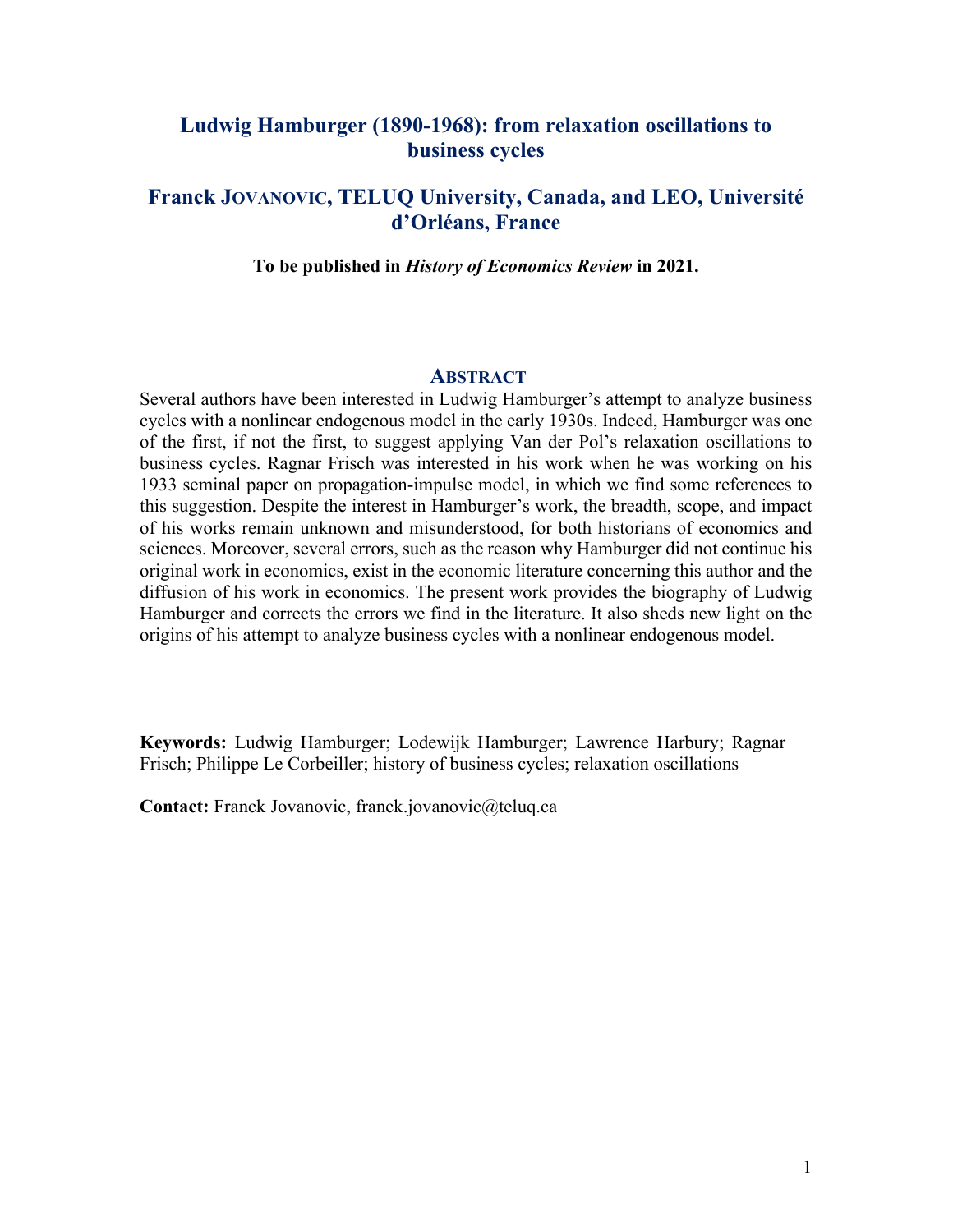

Source: Brugmans and Japikse (1938, p. 596).

Several authors have been interested in Ludwig Hamburger's attempt to analyze business cycles with a nonlinear endogenous model in the 1930s (Assous and Carret 2021; Ginoux 2017; Le Gall 1994; Rosser 2016; Venkatachalam and Velupillai 2012). <sup>1</sup> Nevertheless, the breadth, scope and impact of his work has not been deeply analyzed by either historians of economics or sciences. This article biography aims at presenting Hamburger's life, his work in economics and where his idea to analyze business cycles with a nonlinear endogenous model came from.

Ludwig (or Lodewijk) Hamburger (1890–1968) was born in Amsterdam (The Netherlands) on 12 December 1890. He was the son of Alexander Hamburger (1858–1943) and Bertha Cosmann (1860–?), and married Josephine Elion (1897–1971) on 23 September 1924 ('s-Gravenhage, The Netherlands).2 Ludwig died in California (USA) on 7 January 1968. Contrary to the claim of Venkatachalam and Velupillai (2012, p. 59) ("Hamburger's imaginative and original line of economic research was sadly terminated by the tragedy of the holocaust"), the reason why Hamburger did not continue his original work in economics has nothing to do with his death. In fact, he was a chemical engineer and entrepreneur. Despite his interest in economic crises and price fluctuations, he was neither an economist nor an academic. His original work in economics appears like an interlude in his career.

 $1$  The present work is an extended version of the elements presented in a first version of a working paper with Jean-Marc Ginoux on "The "rocking horse model does rock": solving Zambelli's puzzle". We shared this working paper with Vincent Carret on 16 October 2020. On 29 April 2021, Michaël Assous and Vincent Carret sent me their working paper on "Relaxation oscillations in the early development of econometrics: coming (almost) full circle (1929-1951)".

<sup>&</sup>lt;sup>2</sup> Source: https://www.openarch.nl/hga:D9DD4D96-8139-46C0-94E9-6DC14D0D4F49/fr.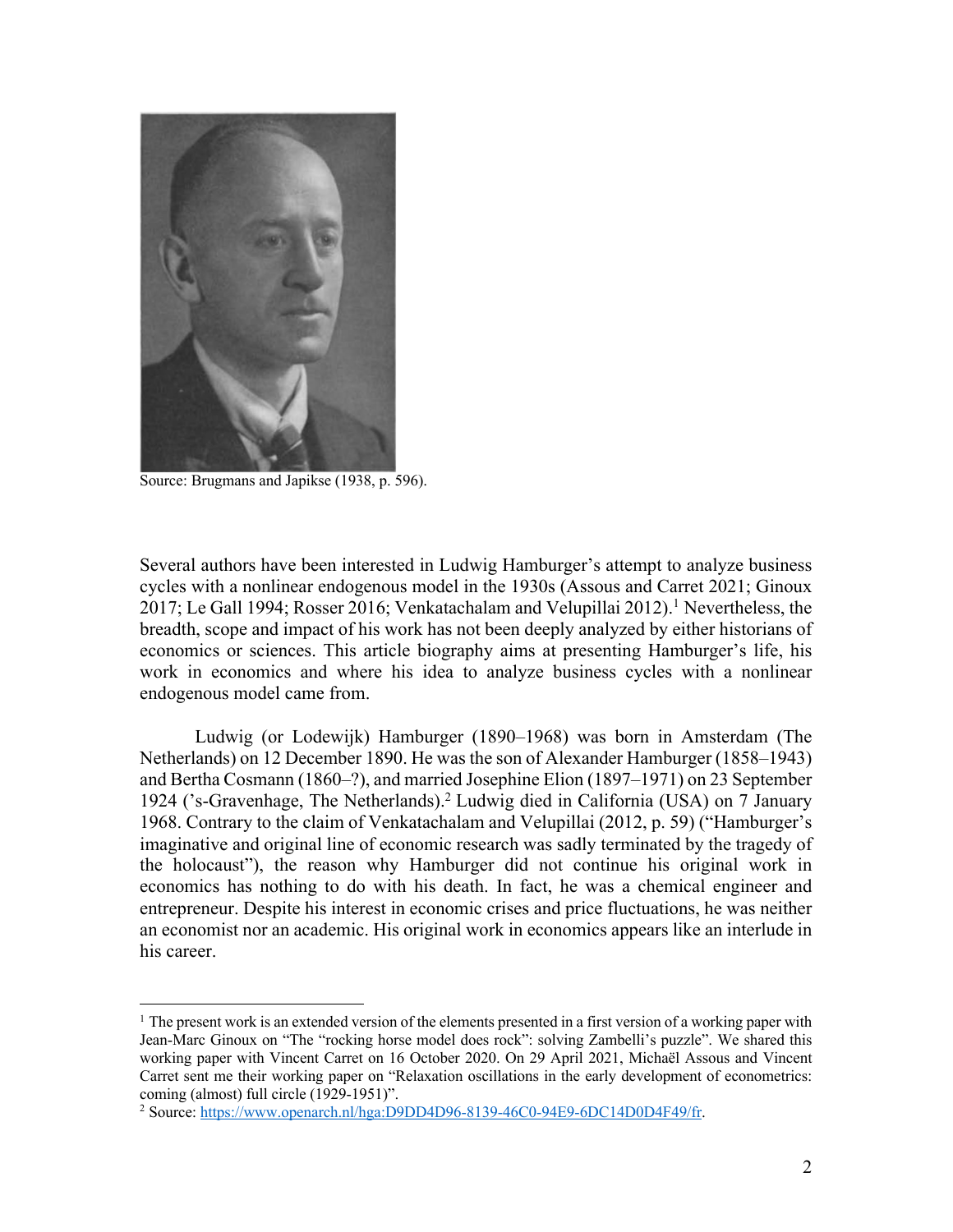In 1912, Hamburger graduated as a chemistry engineer. From that date he joined the *Koninklijk Instituut Van Ingenieurs* (Royal Institute of Engineers) which is the professional association of engineers in the Netherlands. This association has its own publication, *De Ingenieur*, in which Hamburger published his first articles in economics. Hamburger was an active member of this association until he left the Netherlands in 1939. On 11 February 1913, Hamburger joined the Philips' Light Bulb Factories (The Netherlands) and worked as chemical engineer at Philips' Chemical Laboratory.<sup>3</sup> The first publications of the *Register van de Laboratoria der N.V. Philips Gloeilampenfabrieken* (Register of the laboratories of the N.V. Gloeilampenfabrieken) was on his name, one together with Ir. D. Lely, two together with Drs. Filippo and two together with Dr. G. Holst. On July 4, 1917, while he was working at Philips, Ludwig defended his doctorate thesis in technical sciences at the Technische Hogeschool (Technical College) in Delft in front of his two supervisors, Willem Reinders (1874-1951) and Lodewijk Hendrik Siertsema (1863-1945). His thesis was in physical chemistry and chemical engineering on "Concerning light emission of gases and mixted gases upon electrical discharges" ("Over licht-emissie door gassen en mengsels van gassen bij electrische ontladingen").<sup>4</sup> Then, on 11 June 1917, he left Philips and founded and took the leadership of the Syndicate for the preparation of chemical products in Schiedam (Brugmans and Japikse 1938, p. 596) in order to produce nitrogen and Ammonia for the Dutch government during the First World War.<sup>5</sup> On the basis of the results obtained with this Syndicate, Hamburger founded the *N*. *V. Stikstofbindingsindustrie* (N. V. Nitrogen bonding industry) the same year, and became its director. The same year, he was also ranked number one by the Department of Chemical Technology at Delft University of Technology to fill a vacancy in the Chair of Chemical Technology. However, Hamburger did not have enough experience to fill the position (Brugmans and Japikse 1938, p. 596). In 1924, the Royal Institute of Engineers inaugurated its Section for Technical Economics. Hamburger joined the new section. On this occasion, he expressed some of his views on economics. He claimed that we should speak of "sociology" instead of "economics" (*De Ingenieur* 1924, n. 23, page 2).

Between 1925 and 1932, Ludwig devoted himself mainly to scientific research. During these seven years, he published several academic articles and books in chemistry and physics, and also in economics (see the list below for his publications in economics). We can observe two periods in his research in economics. He started by analyzing price volatility. Hamburger developed an elaborate attempt to analyze mathematically the theory of purchasing power parity (the modern formulation of this theory was proposed by Gustav Cassel in 1916). One of his conclusions was to claim that the purchasing power parity did not hold during economic crises (Hamburger 1929, pp. 748-9). Then, after 1928, Ludwig was concerned by the application of relaxation oscillations to business cycles. His interest in this second topic grew out of a meeting with another Dutch engineer and physicist, Balthazar van der Pol, on May 7, 1928 (Hamburger 1934, p. 112). <sup>6</sup> That day, Van der Pol gave with his colleague Jan van der Mark a lecture on relaxation oscillations at the *Bataafsch Genootschap voor Proefondervindelijke Wijsbegeerte* (Batavian Society of

 $3$  In his publications, Hamburger signed "Dr." for Doctor and "Ir." for Engineer ("Ingenieur" in Dutch).

<sup>4</sup> His dissertation is available online: http://resolver.tudelft.nl/uuid:9b9f297d-3bde-42ce-85c9-18e892dedfd6.

<sup>&</sup>lt;sup>5</sup> See also: https://www.dbnl.org/tekst/lint011tech02\_01/lint011tech02\_01\_0022.php

<sup>6</sup> See Ginoux (2017) on Van der Pol's contribution in relaxation oscillations.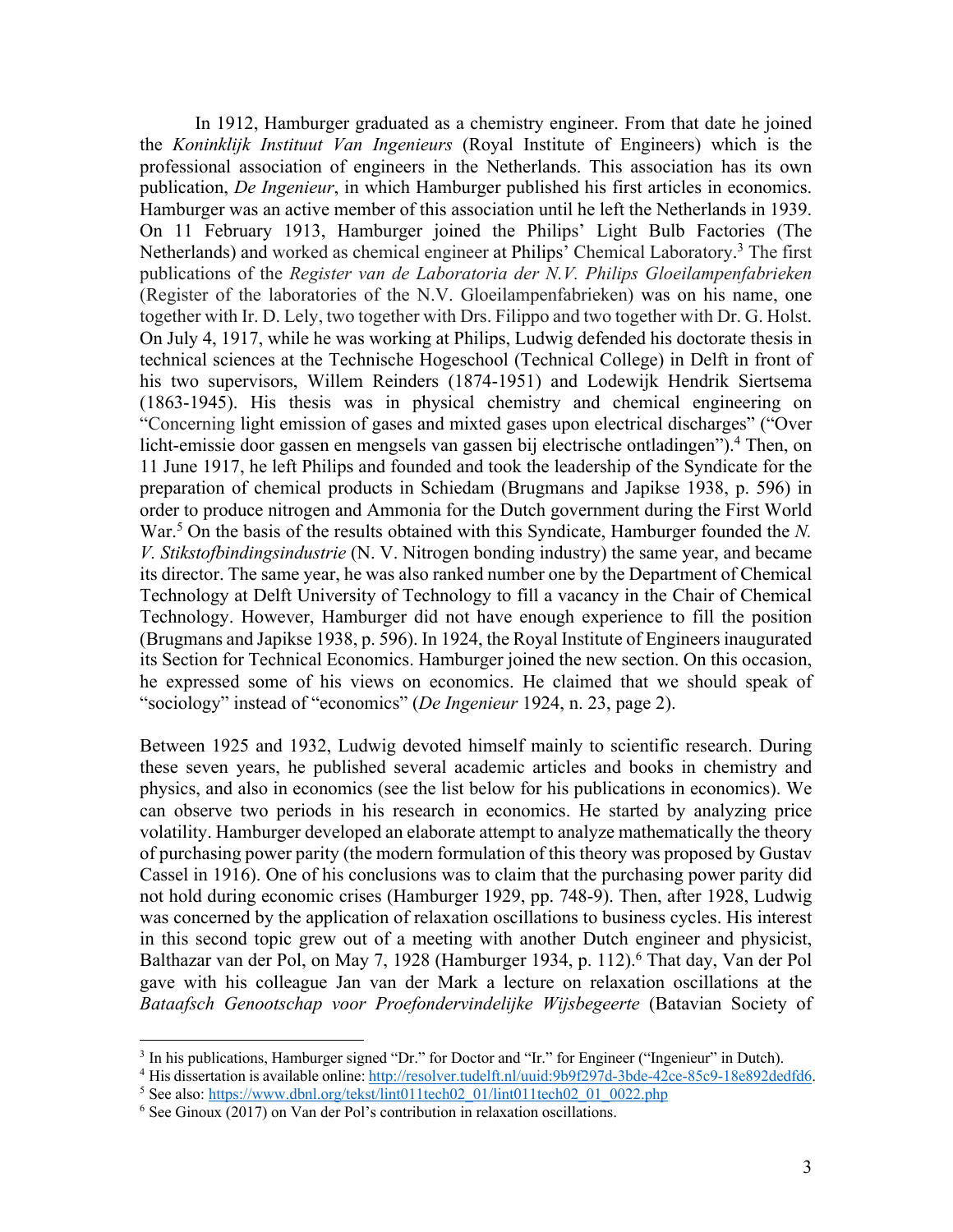Logic Empirical Philosophy). From 1926, Van der Pol aimed at popularizing his work on relaxation oscillations. Van der Pol and Van der Mark were extremely enthusiastic about the application of this type of oscillation to a multiplicity of phenomena. Van der Pol was indeed totally convinced by the universalism of his concept. In his perspective, relaxation oscillations were not an epiphenomenon, but a new phenomenon with a wide range of applications (Ginoux 2017; Israel 1996; Jovanovic and Le Gall 2021). However, before their meeting at the Batavian Society, neither Van der Pol nor Van der Mark considered a possible application of relaxation oscillations to economic phenomena. Yet they were actively looking for the applications to any new phenomena. It was during this meeting that Hamburger suggested for the first time to apply Van der Pol's relaxation oscillations to economic crises and business cycles (Hamburger 1930a, p. 1; 1931, p. 4). He developed his idea in two articles. The first, "Een Nieuwe Weg Voor Conjunctuur-Onderzoek, Een Nieuwe Richtlijn Voor Conjunctuur-Politiek" ("A New Way for Cyclical Research, a New Guideline for Cyclical Politics"), was published in Dutch in *De Economist* in 1930. <sup>7</sup> The second, "Analogie des fluctuations économiques et des oscillations de relaxation" (Analogy between economic fluctuations and relaxation oscillations), which was an extended translation of the first one, published in French in the journal of the *Institut de Statistique de l'Université de Paris* in 1931. These two articles have the same structure: in the first part, he describes "the nature of relaxation oscillations" by following Van der Pol's presentation (Van der Pol 1926), $\delta$  and then he shows that these oscillations can be adapted to the problems of economic crises and business cycles. "Hamburger appears to focus for one part on the "slow-fast" aspect of the concept introduced by Van der Pol allowing him to very accurately describe the evolution of these cycles, and for another part on Van der Pol's model's ability to predict their evolution through a generic equation" (Ginoux 2017, p. 229). As Ginoux (2017, p. 229) pointed out, in order to illustrate his proposition, Hamburger used Van der Pol's example of the *Tantalus cup* (1930, p. 307) to which he added his own drawing (Figure 1)<sup>9</sup>. Hamburger used the *Tantalus cup* to provide a mechanical analogy of business cycles.

 $^7$  In his 1929 article, he already mentioned the forthcoming publications of his work on this topic (Hamburger 1929).

<sup>8</sup> Ginoux (2017, p. 72) clarified that four versions of this article exist: two Dutch, one German, and one English published the same year. "Although these contributions have the same title and almost the same content, there are differences in each one's conclusion regarding the choice of examples illustrating the relaxation oscillation phenomenon" (Ginoux 2017, p. 72).

<sup>&</sup>lt;sup>9</sup> The "metaphorical" *Tantalus Cup* (or vase de Tantale) was first introduced by Le Corbeiller during his presentation at the *C.N.A.M.*, as well as the neon tube example to illustrate the *relaxation phenomenon* (Ginoux 2017, p. 171).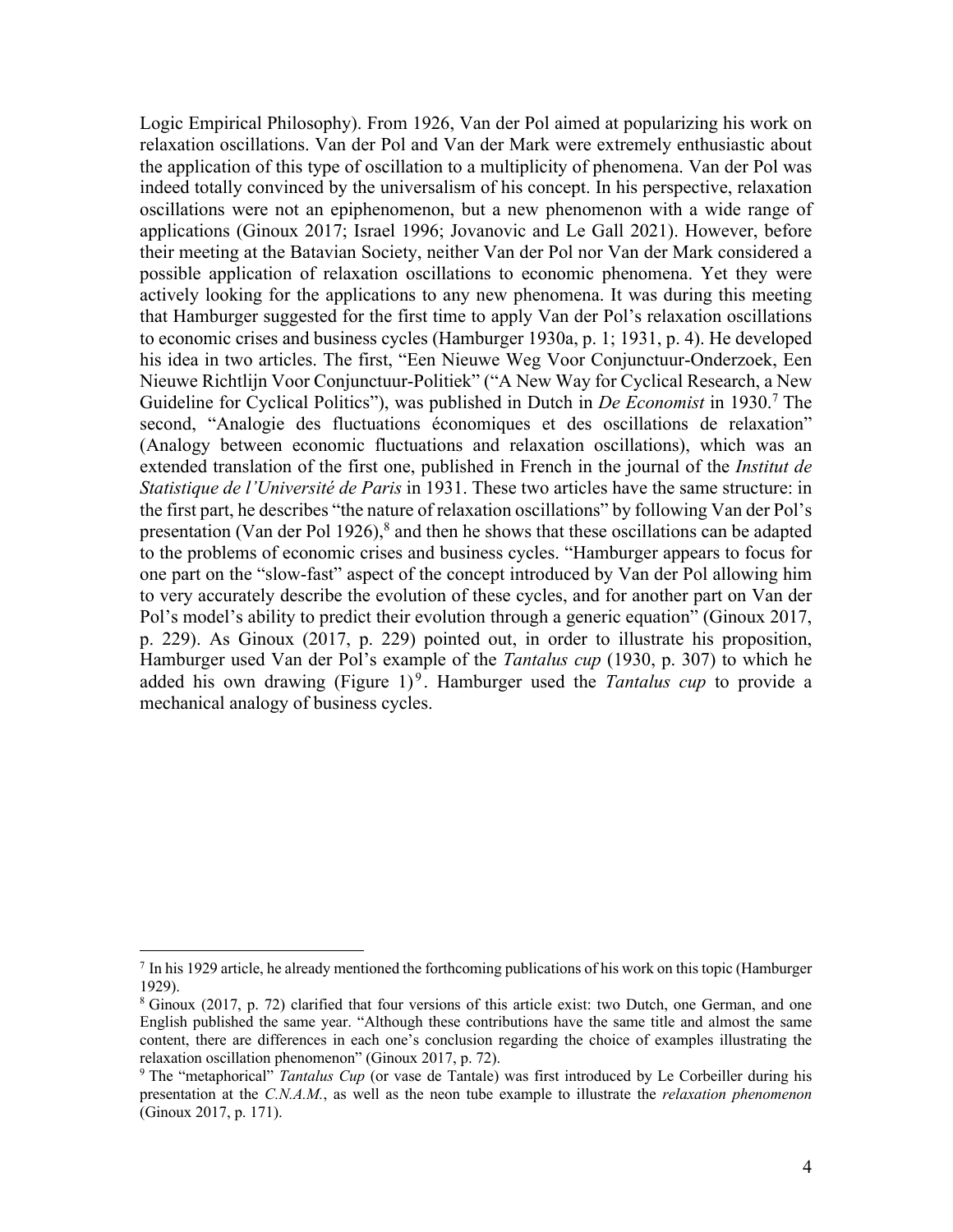

Fig. 1. Hamburger (1930b, p. 16; 1931, p. 15).

Hamburger's attendance at Van der Pol and Van der Mark's lecture was not by chance: Hamburger s attendance at van der Pol shared the same circles. Indeed, both were engineers enance. Hamburger and van der Forsnarcd the same eneres. Indeed, both were engineers<br>who worked at Philips' Research Laboratories – Van der Pol and Van der Mark joined Philips few years after Hamburger left, and at that time, the Philips' Chemical Laboratory was combined with the 'Natuurkundig Laboratorium' (Physical Laboratory) that was founded in 1914.<sup>10</sup> Hamburger was also member of the *Bataafsch Genootschap voor* Proefondervindelijke Wijsbegeerte where Van der Pol and Van der Mark presented their work in 1928. Right after his meeting with Hamburger, Van der Pol added the economic crises to his long list of phenomena represented by relaxation oscillations (Van der Pol and Van der Mark 1928a; b) and that will lead Richard Goodwin to discover this possibility in the 1950s thanks to Le Corbeiller when they were both professors of physics at Harvard University.<sup>11</sup> Then, during his lectures at the École supérieure d'électricité in Paris on March 10 & 11, 1930, Van der Pol acknowledged "the very important work of Dr. L. Hamburger" (Van der Pol 1930, pp. 311-2). And he added, de markt wegeveld  $\alpha$  en effective waard van in of uit de van in of uit of uit of uit of uit of uit of uit of uit of uit of uit of uit of uit of uit of uit of uit of uit of uit of uit of uit of uit of uit of uit of uit o

"we have already noted on several occasions that it is a characteristic of relaxation oscillations that their frequency can easily be influenced, but not their amplitude. Dr. Hamburger also found in discussing published statistical work on business cycles that the amplitudes of fluctuations (corrected for their long-run variations) are much more constant than the periods themselves."

<sup>10</sup> There are a few biographical elements regarding Van der Mark in the *International Telecommunication Union*, vol. 28, (1961) 135 (in English), 159 (in French) or 183 (in Spanish). I thank Jean-Marc Ginoux who sent me a copy.

 $<sup>11</sup>$  Goodwin was influenced by Philippe Le Corbeiller who was Van der Pol's assistant when the latter gave</sup> his lectures in France. In 1941, during World War II, Le Corbeiller moved to the United States and became professor of physics at Harvard University. At the same period, Goodwing also taught physics in the same university. It was during this period that he met Le Corbeiller in his office and asked him "whether he would teach [him] the theory of nonlinear dynamics. He, then, literally took [him] "by the hand" and taught [him] nonlinear dynamics" (Velupillai 2017, p. fn. 4). See also Goodwin (1951, p. 2), Velupillai (1998) and Venkatachalam and Velupillai (2012).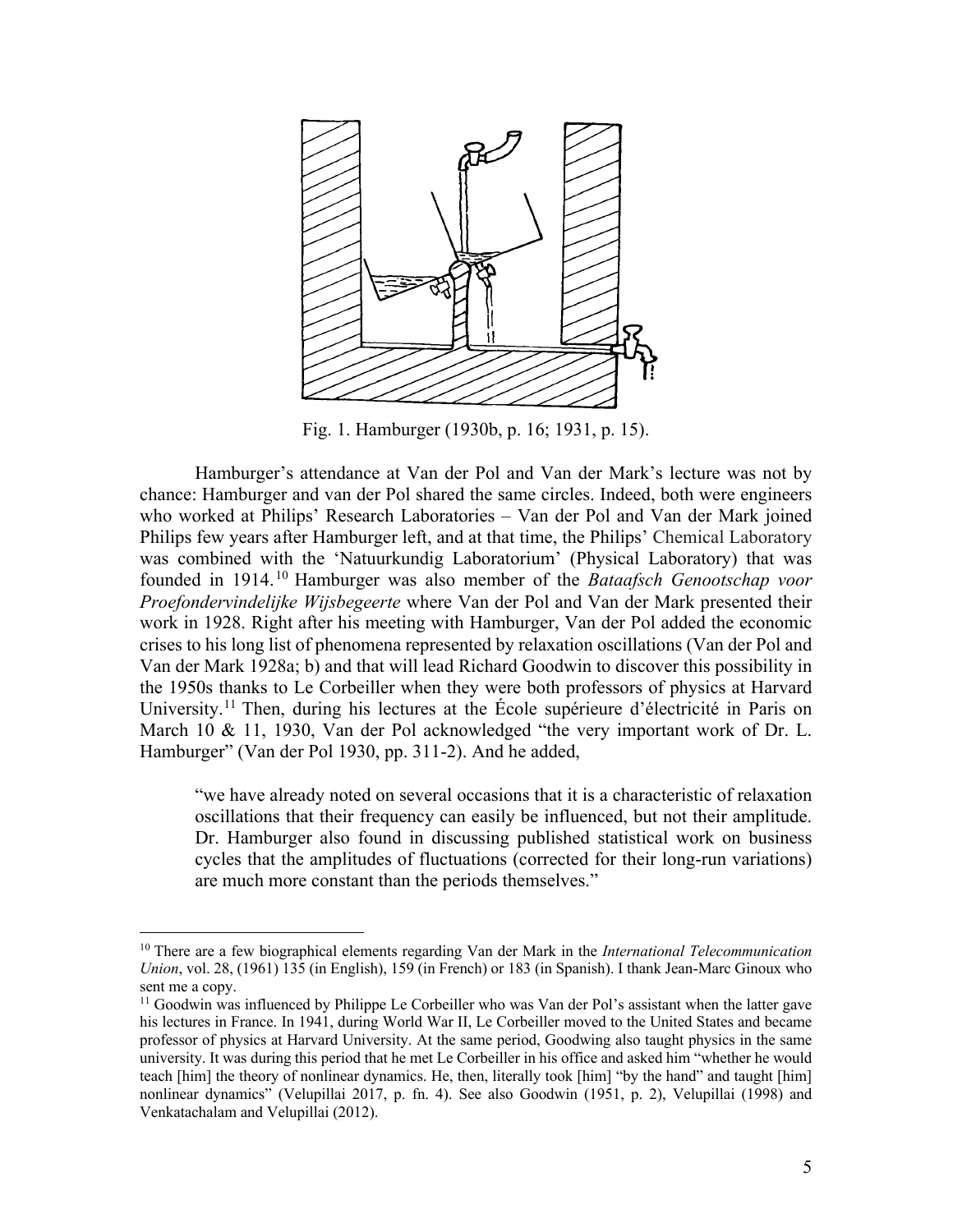He concluded: "I believe that the mere conception of business cycles as relaxation oscillations can provide a rational and sufficient basis for an explanation of these important phenomena" (Van der Pol 1930, p. 312). It is worth mentioning that when Van der Pol gave his lectures in Paris, Le Corbeiller was his assistant and helped in their preparation. This information solves Venkatachalam and Velupillai's (2012, p. 62) interrogation about how Le Corbeiller, who helped Goodwin to develop his ideas, may have heard about Hamburger.

Venkatachalam and Velupillai (2012, p. 60) have claimed that Hamburger's work did not really circulate among economists. They have also asserted that the only reference in the mainstream economic literature was by Tinbergen (Tinbergen 1935, pp. 288, fn 71). The reality is different. First of all, in 1932 Hamburger became a member of the Econometric Society.<sup>12</sup> He participated in the second and the third of its European meetings where he met several academics and could discuss his ideas. Then, it is worth mentioning that Hamburger published his work on business cycles in Dutch and French, which has certainly not helped the dissemination of his ideas among native English speakers. On the contrary, several European authors interested in business cycles referred to Hamburger's ideas. In fact, during the 1930s, Hamburger's work was known by French statisticians and engineers interested in business cycles, in particular Lucien March who invited Hamburger to translate and publish in French his first article on the application of relaxation oscillations. March played a crucial role in the development business cycle analysis in France (Jovanovic and Le Gall 2001; Le Gall 2007). Hamburger's work also circulated among other French academics interested in econometrics, in particular François Divisia who had suggested Frisch in 1926 to create an international association and a journal of econometrics which led to the creation of the Econometric Society (Bjerkholt 2015). His idea also circulated among other pioneer econometricians, like Bernard Chait (1937 [1938]) who developed an original approach for analyzing business cycles<sup>13</sup>. His work was "also discussed among the members of X-crise, a group of alumni and student engineers from the École Polytechnique that sought answers to the deepening crisis. In his account for their monthly periodical of the Paris meeting of the Econometric Society, Divisia placed Hamburger as one of the main contributors to macrodynamic analysis, next to Frisch, Kalecki and Jan Tinbergen" (Assous and Carret 2021, p. 17). In 1929, Hamburger was also invited by the editorial board of Dutch journal *De Economist* to review and discussed Tinbergen's Ph. D. Thesis. His work was also reviewed in several economic journals like the *Journal of the Royal Statistical Society* (N. E. C. 1929) or the *Zeitschrift für Nationalökonomie / Journal of Economics*. In the latter, the reviewer wrote

"The well-known Dutch mathematical statistician and national economist Dr. Hamburger [published two books on the variability of prices]. The two books, which are not easy to read linguistically, offer a number of suggestions, but can only be recommended to readers who are reasonably familiar with the methods of

<sup>&</sup>lt;sup>12</sup> I found the information about his membership in *De Ingenieur*, 5 Februari 1923, nummer 6. All issues of this journal are available online at the following website: https://www.delpher.nl/.

 $13$  On Chait's pioneering work in econometrics, see Erreygers and Jolink (2007). Like Hamburger, "his work was not often referred to in the English language literature, perhaps because most of it was written in French" (Erreygers and Jolink 2007, p. 544), although Jan Tinbergen published an obituary in *Econometrica*, in which he called him "one of the devoted masters of econometrics" (Tinbergen 1958, p. 579).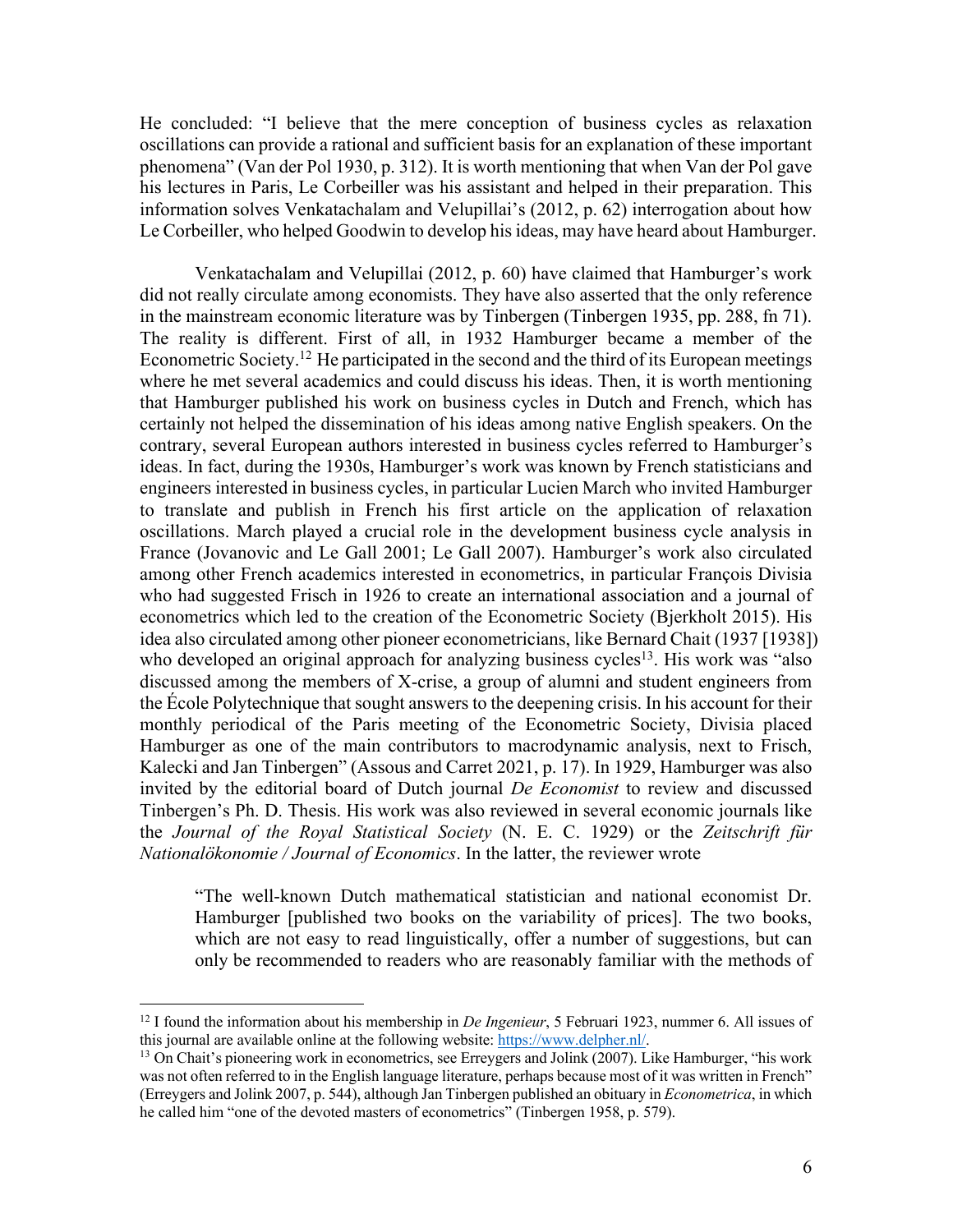modern price statistics and the more recent national economic theory" (Tintner 1934, pp. 111-12).

This warning reminds us how innovative Hamburger's ideas were at this time. It is also the reason why Ragnar Frisch paid attention to his work as soon as Hamburger published his first article on business cycles. Specifically, on 6 May 1930, Frisch contacted Hamburger about his paper published in 1930 in *De Economist*. In his letter, Frisch was extremely enlightening on the potential application of Van der Pol's idea for his research:

I can see that your approach to the economic cycle problem looks very promising. In my own attack on this problem I have also been very definitely under the impression that the conception of rigorous harmonic components must be given up. The way in which I have tried to do so is outlined in my paper "Changing harmonics and other general types of components in empirical series" [published in 1928]. You will see that my approach to the change in the components is purely empirical. In this respect your approach, built on Dr. Van der Pol's idea, is more powerful, it seems to me, since it introduces some rationality into the explanation of the change. I want very much to take this idea up through a closer study and try to combine it with my own idea of a "moving contact approximation." It seems to me that such a combination ought to furnish a very powerful method (Frisch 1930).

Frisch was particularly impressed by the mathematical (i.e. "rational") approach suggested by Hamburger. He asked him to send a copy of his paper (Frisch 1930). Unfortunately, Hamburger did not have more copies, so he answered that "it will be a pleasure for me to send you – who early conceived the necessity of giving up the conception of rigorous harmonic components – a copy of a French paper on this topic which will appear within a few months" (Hamburger 1930b). Hamburger also sent to Frisch the references of his other economic publications.

Frisch probably expected to find a mathematical model that formally applying relaxation oscillations to business cycles; he was disappointed, because Hamburger did not develop such a mathematical model. Indeed, while he provided a mathematical presentation of relaxation oscillations in general, his suggestion to apply such oscillations to business cycles is only qualitative and phenomenological. Frisch expressed this disappointment to Divisia in May 1932 when Divisia mentioned Hamburger's work to Frisch for the first time during the preparations for the second European meeting of the Econometric Society. In his letter, Divisia suggested including a session devoted to business cycles in this conference to be held on 1-4 October 1932, in Paris. When he asked whether he knew Hamburger's work (Divisia 1932), Frisch answered in negative terms:

With regard to Humberger [sic]  $- I$  don't think that he will be able to give us anything particularly interesting. You remember, of course, that he wrote a paper some time ago on van der Pol's Theory of Oscillations. That paper itself seemed promising but nothing more seems to have come from him, so on the whole, I am a little bit disappointed with him (Frisch 1932a).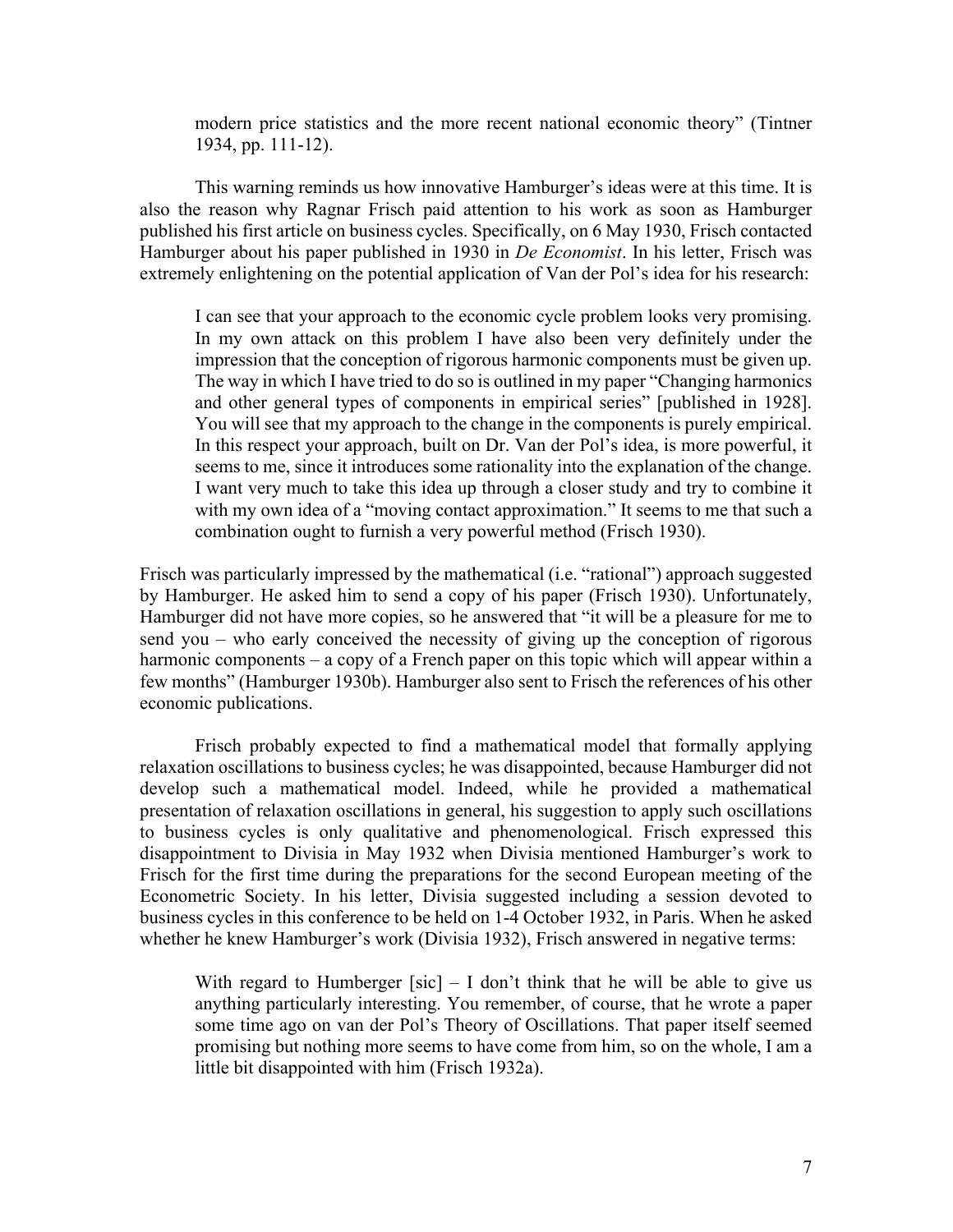He consequently persuaded Divisia not to include Hamburger in the program of the second European meeting of the Econometric Society "except as [a paper] to be read by title" (Frisch 1932b)! The title of Hamburger's paper at this conference was on "Some general considerations on an economic system of equilibria" (Anonymous 1933). This correspondence between Frisch and Divisia also helps to clarify why Frisch did not invite Hamburger at the first meeting of the Econometric Society which held on 22-24 September 1931 in Lausanne.

Despite his disappointment with Hamburger's article, Frisch investigated relaxation oscillations seriously subsequent to receiving it. Indeed, Louça (2001, p. 32) pointed out that, in his correspondence with Schumpeter in June 1931, Frisch had already integrated self-maintained oscillations into his analysis. His interest in such oscillations led him to devote the fifth section of his seminal paper, "Propagation problems and impulse problems in dynamic economics" published in 1933 (Frisch 1933), to them. In this section, in which he discussed the economic framework for another "propagation-impulse model" based on Schumpeter's theory of innovations, Frisch explicitly refers to "auto-maintained oscillations," which are the general type of relaxation oscillations (Ginoux and Jovanovic 2021a; b; Jovanovic and Ginoux 2020; Jovanovic and Le Gall 2021). He also provided a mechanical analogy with a pendulum. His description of this analogy is very close to the description of the *Tantalus cup*, which was introduced by Le Corbeiller for describing relaxation oscillations and used by Hamburger in his two articles devoted to the application of relaxation oscillations to business cycles. However, Frisch does not mention Van der Pol or Hamburger; neither does he mention Le Corbeiller with whom he had discussed the application of relaxation oscillations on several occasions (Ginoux and Jovanovic 2021a). As explained by Ginoux and Jovanovic (2021a), although Le Corbeiller was invited by his friend Divisia at the first conference of the Econometric society, which held on 22-24 September 1931 in Lausanne, Frisch was disappointed in Le Corbeiller's lecture by the lack of mathematical models that formally applied relaxation oscillations to business cycles. <sup>14</sup> Indeed, Le Corbeiller did not provide any mathematical details during his conference; he referred to the publication of the lectures he gave at the Conservatoire National des Arts et Métiers (CNAM) on 6 and 7 May 1931, a few months before the Lausanne meeting. More important, in the lectures he gave at the CNAM, Le Corbeiller did not mention any application to economics, even if he already knew Hamburger's work (Ginoux and Jovanovic 2021a). Therefore, it was only at the Lausanne meeting that Le Corbeiller added for the first time the possible application of relaxation oscillations to business cycles (remember that it was Divisia who invited Le Corbeiller to this meeting). Moreover, due to his participation at the first meeting of the Econometric Society, Le Corbeiller's article was published in 1933 in the first volume of *Econometrica*. Hamburger reacted to this publication by submitting a note to Frisch in order to reiterate his earlier work on the subject. This note, published the following year in *Econometrica* (Hamburger 1934), was his last publication on the possibility of applying relaxation oscillations to business cycles.

<sup>&</sup>lt;sup>14</sup> Divisia and Le Corbeiller, who were friends (Divisia 1931), studied in the École Polytechnique at the same time. It was also Divisia who suggested to invite Le Corbeiller to the second meeting of the Econometric Society (Divisia 1932). Unfortunately, Frisch's letters to Divisia for the month of September 1931 are not in the archives, so it is not possible to know how Frisch reacted to this suggestion.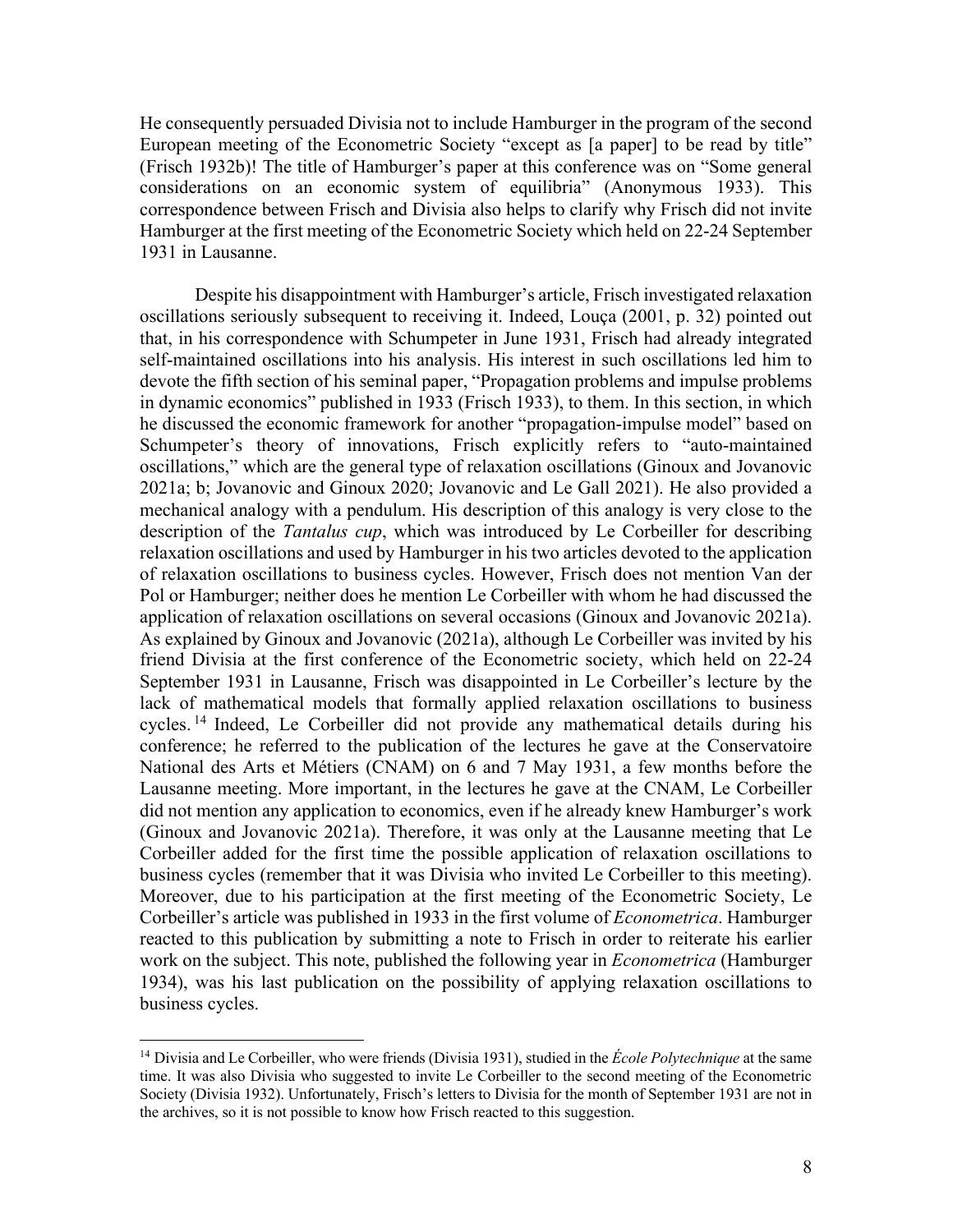In 1932, after seven years mainly dedicated to scientific research, Hamburger became consultant advanced engineer in The Hague. His research laboratory enabled him to continue to work in the chemical field both scientifically and practically, but economics was no longer his priority.

In 1939, he moved to the United States with his family just before the Nazi invasion of the Netherlands and changed his name twice. According to the 1940 Census of the United States of America, he lived with his family under the name of Lodewyk Harburry in New York (46 Neptune Ave, New Rochelle, New York) in 1940, then moved to Glens Falls on 1 July 1941, under the name of Lawrence Harbury. When he was in New York, he worked as a research chemist for the Imperial Paper and Color Corporation.<sup>15</sup> Around 1945, the family moved to Louisville (Kentucky) where he became research Director at the Kentucky Color and Chemical Company in Louisville (Hull 1946, p. 181). He published two articles in chemistry under his new name (Harbury 1946; 1947). He died on 7 January 1968, in California in Menlo Park, San Mateo County. 16

To conclude: although Ludwig Hamburger was one of the first, if not the first, to suggest applying relaxation oscillations to business cycles, he never developed a mathematical model to support this intuition, nor did he suggest that he planned to do so. However, he provided statistical and phenomenological demonstrations to support it. His interest in economics finally appears as a parenthesis in his engineering career, and his two articles on the possibility of applying relaxation oscillations to business cycles appear as an interesting intuition but not as a research agenda he planned to study. However, his idea directly interested Philippe Le Corbeiller, Ragnar Frisch, and later Richard Goodwin. However, as Ginoux and Jovanovic (2021a) explained, Van der Pol's model is completely independent of the initial conditions, by contrast with business cycle models in general. This is probably one of the reasons why Ragnar Frisch did not follow Hamburger's idea in 1933 and preferred to open a new avenue in the theory of oscillations with forced damped oscillations maintained by erratic shocks (Ginoux and Jovanovic 2021b; Jovanovic and Ginoux 2020).

### **Hamburger's Bibliography**  Articles in economics<sup>17</sup>

Hamburger, L. (1924). "*Over de mogelijkheid eener voorspelling van het beloop van prijzen in zoogenaamde onberekenbare tijden*" [On the Possibility of Price Forecasting in Normal and in Abnormal Times]. *De Ingenieur,* 39: 936-943.

<sup>&</sup>lt;sup>15</sup> *The Post-Star*, Glens Falls, New York, 20 June 1941, page 14, and 13 February 1943, page 5.

<sup>16</sup> The date of his death comes from the *California Death Index, 1940-1997*. Sacramento, CA, USA: State of California Department of Health Services, Center for Health Statistics.

<sup>17</sup> I did not have access to some of these publications, in particular the articles in the *Proceedings of the Netherlands Society for Social Economy and Statistics*, consequently I use the titles provided by Hamburger in his correspondence with Frisch.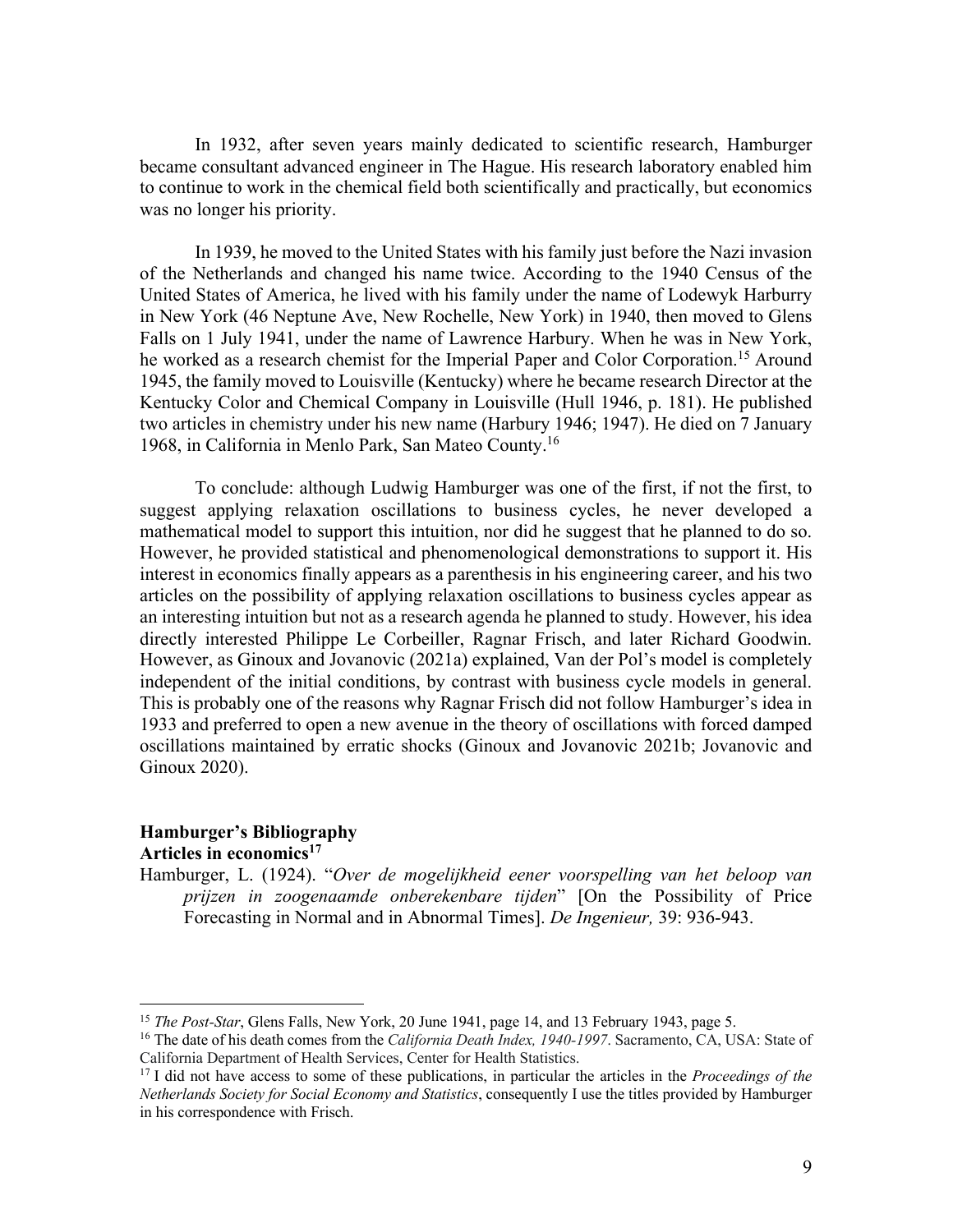- Hamburger, L. (1925). "*Over de mogelijkheid eener voorspelling van het beloop van prijzen in zoogenaamde onberekenbare tijden*" [On the Possibility of Price Forecasting in Normal and in Abnormal Times]. *De Ingenieur,* 40: 367-375.
- Hamburger, L. (1928) "Remarks on Trusts, Industrial combinations and the Welfare of the nations". *Proceedings of the Netherlands Society for Social Economy and Statistics*: 14-28.
- Hamburger, L. (1929) Review of J. Tinbergen's Ph.D. dissertation. *Minimumproblemen in de Natuurkunde en de Ekonomie*. (Proefschrift Leiden, H. J. Paris, Amsterdam, 1929). De Economist 78: 623–625.
- Hamburger, L. (1929) "De veranderlijkheid van prijzen" [The variability of prices]. *De Economist* 78: 729–754.
- Hamburger, L. (1929) "On the possibility of stabilizing the price level". *Proceedings of the Netherlands Society for Social Economy and Statistics*: 52-68.
- Hamburger, L. (1930) "Een nieuwe weg voor conjunctuur-onderzoek, een nieuwe richtlijn voor conjunctuur-politiek" [A new mode of attack in the field of business cyclical research]. *De Economist* 79: 1–39.
- Hamburger, L. (1931) "Analogie des fluctuations économiques et des oscillations de relaxation" [Analogy between economic fluctuations and relaxation oscillations]. *Institut de Statistique de l'Université de Paris. Supplément aux Indices du Mouvement des Affaires*, 9 (Janvier): 1-35.
- Hamburger, L. (1932) "Remarks on the Agricultural crisis as an element of the general economic depression". *Proceedings of the Netherlands Society for Social Economy and Statistics*: 113-126.
- Hamburger, L. (1933) "Economische grondslagen en richtlijnen vanuit een natuurwetenschappelijk standpunt beschouwd" [Economic foundations and guidelines considered from a scientific point of view]. *De Ingenieur* 48 (17): 37-60.
- Hamburger, L. (1934) "Note on Economic Cycles and Relaxation-Oscillations". *Econometrica* 2 (1): 112.
- Hamburger, L. (1934) "Enkele indices aangaande de technische ontwikkeling langs nieuwe wegen in de voornaamste industrieele landen" [Some indices on technical development along new routes in the main industrial countries]. *De Economist* 83: 781–808.
- Hamburger, L. (1934) "Enkele indices aangaande de technische ontwikkeling langs nieuwe wegen in de voornaamste industrieele landen" [Some indices on technical development along new routes in the main industrial countries]. *De Economist* 83: 873–894.

#### **Books in economics**

Hamburger, L. (1929). *The variability of prices (vol. 1)*. The Hague.

Hamburger, L. (1929) *De veranderlijkheid van prijzen: proeve van economischen "research"-arbeid aangaande variateis in prijs-verhoudingen / Dl. 1 Karakteristieke prijsbetrekkingen in den groothandel van den economisch krachtig land in de twintigste eeuw* [The variability of prices: test of economic and "research" work on variability in price ratios / D. 1 Recent International Purchasing Power Disparities in- the Field of Wholesale Pricing]. 's-Gravenhage [The Hague].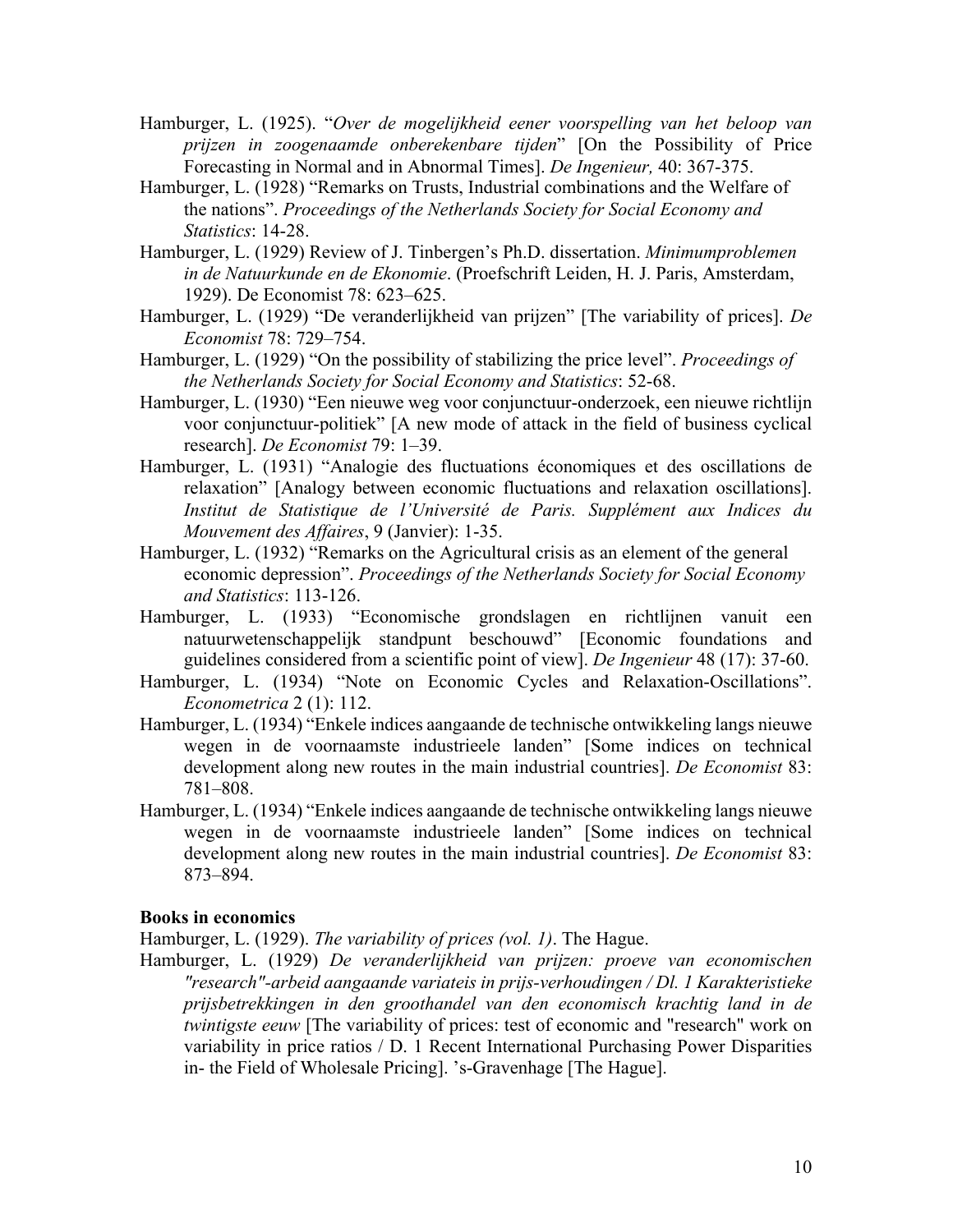Hamburger, L. (1929) *The Variability of Prices. Second Volume, Part A: Recent International Purchasing Power Disparities in the Field of Wholesale Pricing*; The Hague.

### **ACKNOWLEDGEMENTS**

The author is grateful to Jean-Marc Ginoux, Philippe Le Gall, and Guy Numa, for their helpful remarks, as well as the editor for his constructive advice. I am also grateful to Marianka Louwers, archivist at the Philips Company Archives, who provided me some information about Hamburger.

#### **REFERENCES**

- Anonymous. 1933. "Programme de la réunion de la société d'économétrie, paris, octobre, 1932". *Econometrica* 1, no 1: 110-11.
- Assous, M. and V. Carret. 2021. "Relaxation oscillations in the early development of econometrics: Coming (almost) full circle (1929-1951)". In *halshs-03206795*.
- Bjerkholt, O. 2015. "How it all began: The first econometric society meeting, lausanne, september 1931". *European Journal of the History of Economic Thought* 22, no 6: 1149- 78.
- Brugmans, H. and N. Japikse. 1938. *Persoonlijkheden in het koninkrijk der nederlanden in woord en beeld*. Amsterdam: van Holkema & Warendorf.
- Chait, B. 1937 [1938]. Le mouvement cyclique ou le mouvement non cyclique et l'interdépendance des marchés. Ph. D., Université de Paris.
- Divisia, F. 1931. "*Letter to ragnar frisch, 20 september 1931". 761A.* Oslo: National Library of Norway.
- Divisia, F. 1932. "*Letter to ragnar frisch, 18 may 1932". 761A.* Oslo: National Library of Norway.
- Erreygers, G. and A. Jolink. 2007. "Perturbation, networks and business cycles: Bernard chait's pioneering work in econometrics". *European Journal of the History of Economic Thought* 14, no 3: 543-71.
- Frisch, R. 1928. "Changing harmonics and other general types of components in empirical series". *Scandinavian Acturial Journal* 11: 220-36.
- Frisch, R. 1930. "*Letter to ludwig hamburger, 6 may 1930". 761B.* Oslo: National Library of Norway.
- Frisch, R. 1932a. "*Letter to françois divisia, 11 june 1932". 761B.* Oslo: National Library of Norway.
- Frisch, R. 1932b. "*Letter to françois divisia, 13 august 1932". 761B.* Oslo: National Library of Norway.
- Frisch, R. 1933. "Propagation problems and impulse problems in dynamic economics". In *Economic essays in honour of gustav cassel*, 171-205. London: Allen and Unwin.
- Ginoux, J.-M. 2017. *History of nonlinear oscillations theory in france (1880-1940)*: Springer.
- Ginoux, J.-M. and F. Jovanovic. 2021a. "Frisch and relaxation oscillations: Why did he never provide a mathematical model". *Working paper*.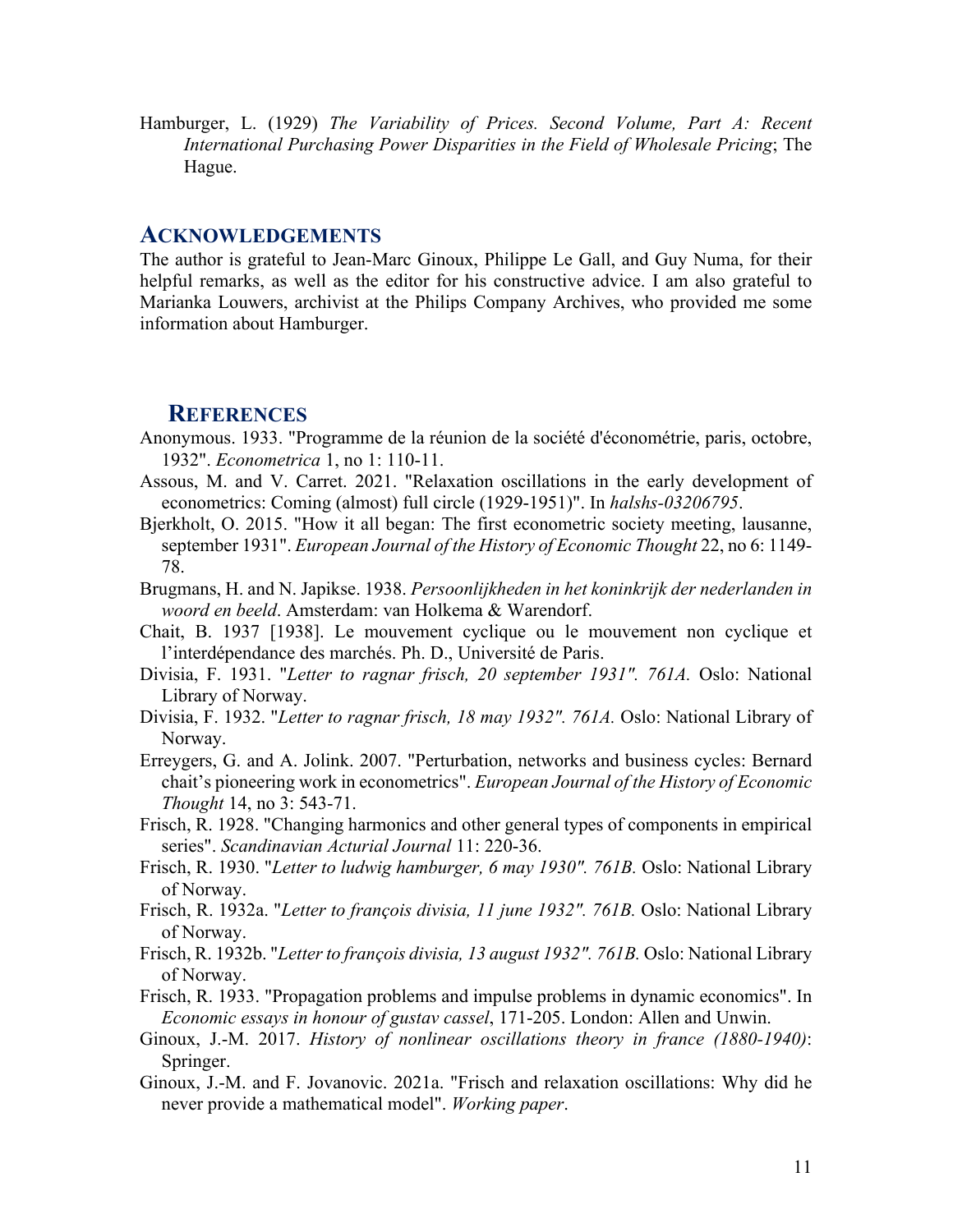- Ginoux, J.-M. and F. Jovanovic. 2021b. "A mathematical comprehensive analysis of frisch's rocking horse model ". *Working paper*.
- Goodwin, R.M. 1951. "The nonlinear accelerator and the persistence of business cycles". *Econometrica* 19, no 1: 1–17.
- Hamburger, L. 1929. "De veranderlijkheid van prijzen [the variability of prices]". *De Economist* 78: 729–54.
- Hamburger, L. 1930a. "Een nieuwe weg voor conjunctuur-onderzoek, een nieuwe richtlijn voor conjunctuur-politiek". *De Economist* 79: 1–38.
- Hamburger, L. 1930b. "*Letter to ragnar frisch, 24 may 1930". 761A.* Oslo: National Library of Norway.
- Hamburger, L. 1931. "Analogie des fluctuations économiques et des oscillations de relaxation". *Indices du Mouvement des Affaires* 9 - supplément, no Janvier: 1-35.
- Hamburger, L. 1934. "Note on economic cycles and relaxation-oscillations". *Econometrica* 2, no 1: 112.
- Harbury, L. 1946. "Solubility and melting point as functions of particle size. 1.". *The Journal Of Physical And Colloid Chemistry* 50, no 3: 190-99.
- Harbury, L. 1947. "Solubility and melting point as functions of particle size. Ii. The induction period of crystallization". *The Journal Of Physical And Colloid Chemistry* 51, no 2: 382-91.
- Hull, C. 1946. *Industrial research laboratories of the united states, including consulting research laboratories - eighth edition*. Washington, D.C.: National Research Council - National Academy of Sciences.
- Israel, G. 1996. *La mathématisation du réel. Essai sur la modélisation mathématique*. Paris: Le Seuil.
- Jovanovic, F. and J.-M. Ginoux. 2020. "The "rocking horse model is rocking": Solving zambelli's puzzle". In *https://rlibre.teluq.ca/2084/1/the%20rocking%20horse%20is%20rocking\_answer%20Zambell i\_submitted.pdf*, ed. Teluq University. Montreal.
- Jovanovic, F. and P. Le Gall. 2001. "March to numbers: The statistical style of lucien march". In *History of political economy, annuel supplement: The age of economic measurement*, eds Klein, JL and Morgan, MS, 86-100.
- Jovanovic, F. and P. Le Gall. 2021. "Mathematical analogies: An engine for understanding the transfers between economics and physics". *History of Economics Review* forthcoming.
- Le Corbeiller, P. 1933. "Les systèmes auto-entretenus et les oscillations de relaxation". *Econometrica* 1, no 3: 328-32.
- Le Gall, P. 1994. Histoire de l'econométrie, 1914-1944. L'erosion du déterminisme. Doctoral dissertation, Université Paris I Panthéon-Sorbonne.
- Le Gall, P. 2007. *A history of econometrics in france. From nature to models*. London: Routledge.
- Louçã, F. 2001. "Intriguing pendula: Founding metaphors in the analysis of economic fluctuations". *Cambridge Journal of Economics* 25: 25–55.
- N. E. C. 1929. "The variability of prices by lodewijk hamburger review". *Journal of the Royal Statistical Society* 92, no 4: 614-16.
- Rosser, J.B. 2016. "Economic dynamics". In *Handbook on the history of economic analysis volume iii.* , eds Faccarello, G and Kurz, HD, 117-32. Cheltenham: Edward Elgar.